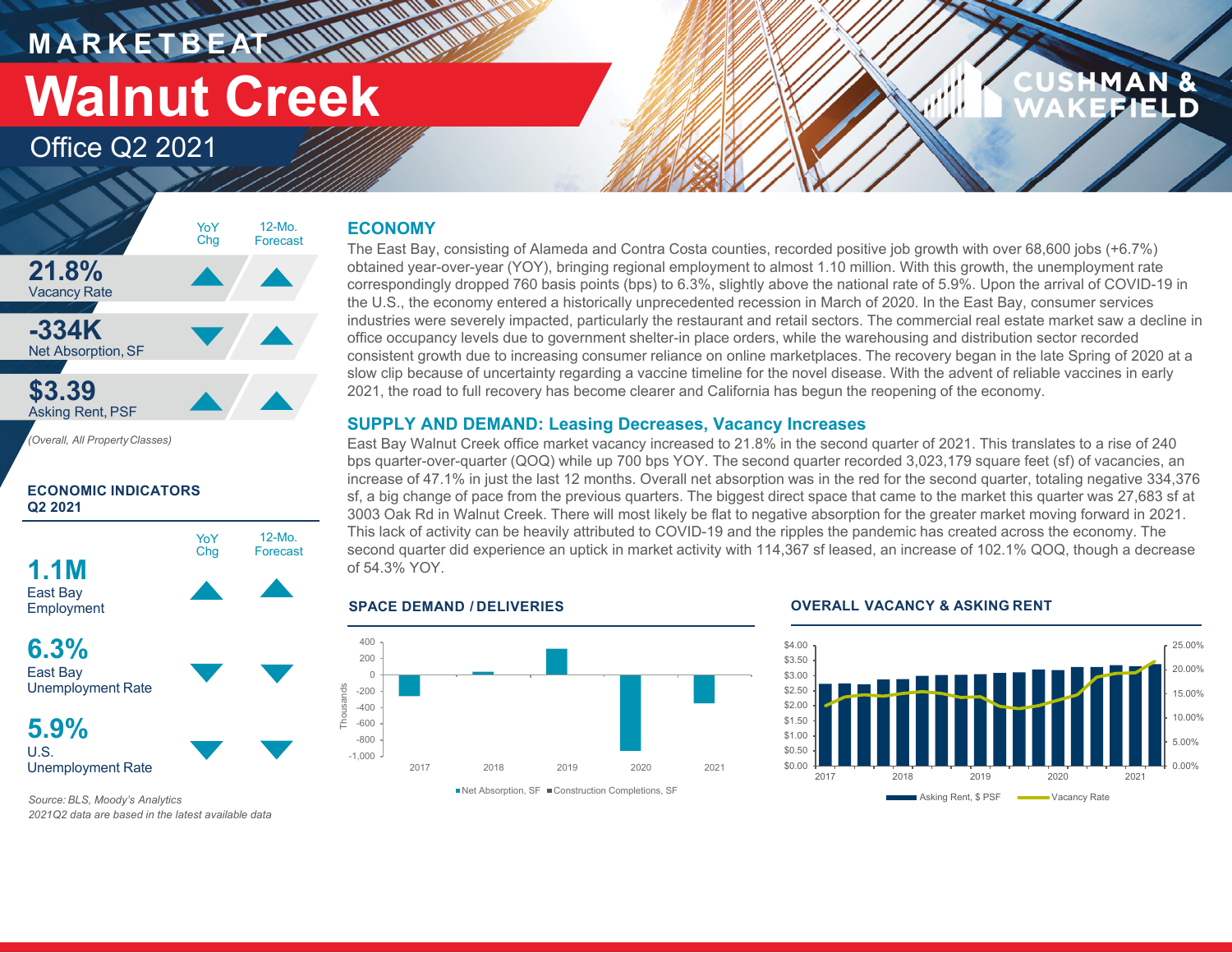**M A R K E T B E AT**

# **Walnut Creek**

### Office Q2 2021

#### **PRICING: Asking Rents Increase**

Asking rents in East Bay Walnut Creek increased slightly in the second quarter, closing at \$3.39 per square foot (psf) on a monthly full-service basis, up \$0.07 from the previous quarter and up \$0.10 YOY. Class A asking rents for the market recorded a slight uptick as well, closing at \$3.54 psf, up \$0.04 from the first quarter. This change was influenced by the \$0.13 increase in Class A asking rents in the Downtown Walnut Creek submarket. The marketwide direct Class A asking rent for the second quarter decreased \$0.05 from the previous quarter, closing at \$3.33 psf. Downtown Walnut Creek continued to have the highest direct Class A asking rent at \$4.95 psf. With limited leasing activity expected over the next few quarters, asking rents for Walnut Creek are expected to remain flat or move slightly lower.

#### **Sales**

Investment activity was quiet in the East Bay Walnut Creek market, with only two notable sales this quarter. Total Come on Aileen LLC purchased 3,600 sf at 1020 Aileen St from Taffys World LLC for \$2.0 million or \$556 psf. Also, RFP LLC purchased 716 sf at 2272 Bacon St in Walnut Creek for \$800,000 or \$1,117 psf.

#### **Look Ahead**

The East Bay Walnut Creek market has been overshadowed over the past decade by the more convenient transitoriented markets such as Oakland and San Francisco. With commuters becoming aware of the issues around public transit during this time, more companies may look to the suburban areas such as East Bay Walnut Creek market for office space, near where many of their employees live. The trend of working remotely may further increase the need to at least have a small "spoke" office nearby. This would, no doubt, have a positive impact on the East Bay Walnut Creek market, which tends to cater to smaller requirements under 20,000 sf.

#### **Outlook**

- Rents ended at \$3.39, increasing by \$0.07 during the quarter. They are likely to remain flat over the second half of the year as the market moves into recovery mode.
- Vacancy saw a slight uptick over the second quarter to close at 21.8% ; expect it to remain elevated, along with sluggish leasing activity.
- Walnut Creek has the potential to benefit from companies moving some operations from San Francisco and Oakland due to the remote work policies they are implementing as there is a desire to have strategic offices to accommodate those suburban-based employees.

#### **SUBMARKET ASKING RENT**



#### **ASKING RENT COMPARISON**



#### **AVAILABILITIES BY SIZE SEGMENT**

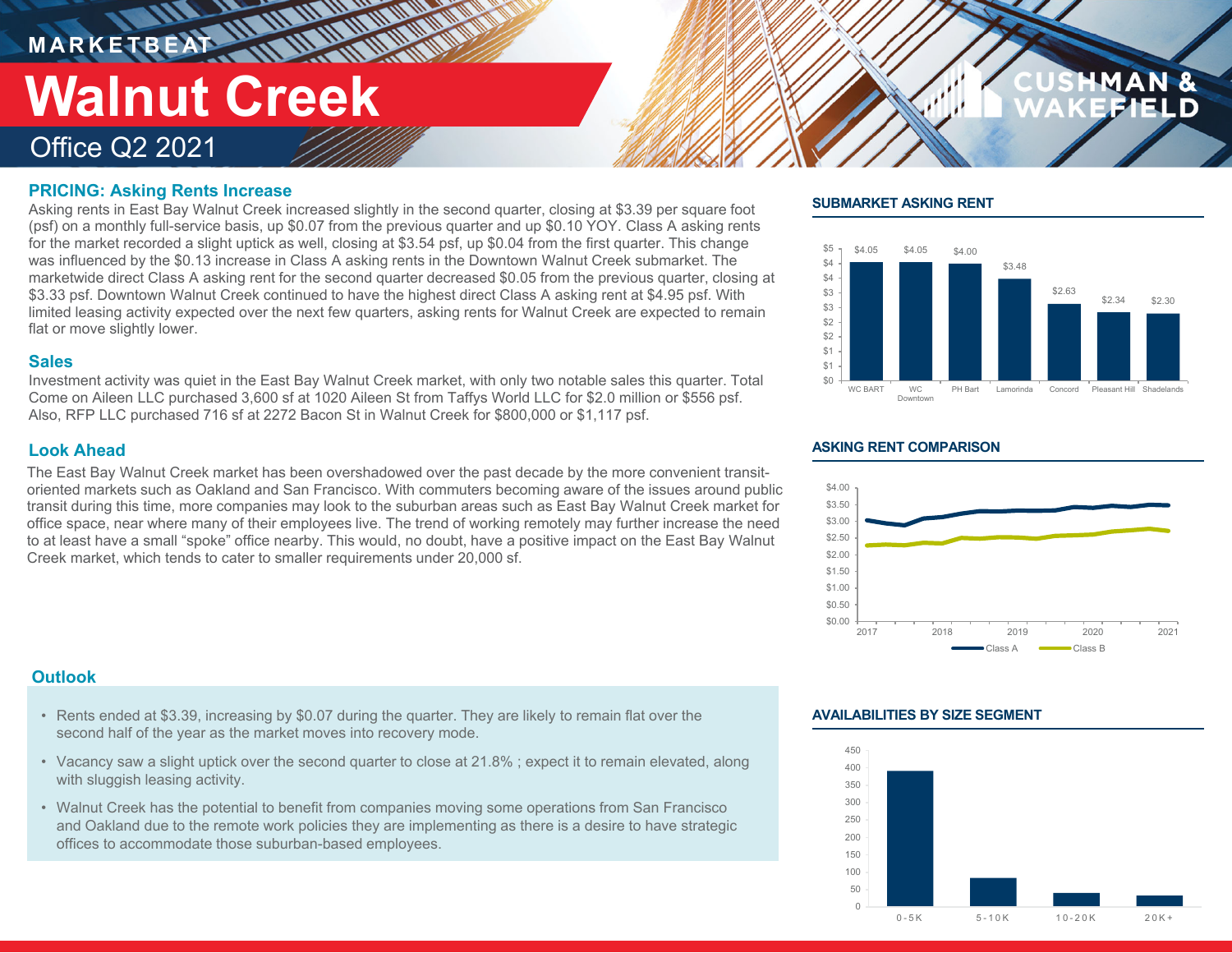**M A R K E T B E AT**

# **Walnut Creek**

### Office Q2 2021

## N &<br>ELD

#### **MARKET STATISTICS**

| <b>SUBMARKET</b>             | <b>INVENTORY</b><br>(SF) | <b>SUBLET VACANT</b><br>(SF) | <b>DIRECT VACANT</b><br>(SF) | <b>OVERALL</b><br><b>VACANCY RATE</b> | <b>CURRENT QTR</b><br><b>OVERALL NET</b><br><b>ABSORPTION</b> | <b>YTD OVERALL</b><br><b>ABSORPTION (SF)</b> | <b>YTD LEASING</b><br><b>ACTIVITY (SF)</b> | <b>UNDER CNSTR</b><br>(SF) | <b>OVERALL AVG</b><br><b>ASKING RENT</b><br>(ALL CLASSES)* | <b>OVERALL AVG</b><br><b>ASKING RENT</b><br>(CLASS A)* |
|------------------------------|--------------------------|------------------------------|------------------------------|---------------------------------------|---------------------------------------------------------------|----------------------------------------------|--------------------------------------------|----------------------------|------------------------------------------------------------|--------------------------------------------------------|
| Concord                      | 4,518,312                | 153,214                      | 632,466                      | 17.4%                                 | $-180,850$                                                    | $-123,165$                                   | 52,034                                     | $\Omega$                   | \$2.63                                                     | \$2.65                                                 |
| Pleasant Hill                | 553,572                  | 31,608                       | 29,153                       | 11.0%                                 | 241                                                           | 11,655                                       | 4,216                                      |                            | \$2.34                                                     | \$2.08                                                 |
| Lamorinda                    | 1.160.114                | 1.613                        | 112,784                      | 9.9%                                  | $-3,415$                                                      | $-6,533$                                     | 5,097                                      | 0                          | \$3.48                                                     | \$3.50                                                 |
| <b>WC Downtown</b>           | 1,905,551                | 23,005                       | 302,594                      | 17.1%                                 | $-40,108$                                                     | $-48,121$                                    | 46,869                                     | $\Omega$                   | \$4.05                                                     | \$4.95                                                 |
| <b>WC Pleasant Hill BART</b> | 1.673.423                | 248.886                      | 285,430                      | 31.9%                                 | $-74.513$                                                     | $-87.498$                                    | 19.005                                     | $\Omega$                   | \$4.00                                                     | \$4.06                                                 |
| <b>WC BART Area</b>          | 2.343.146                | 133.043                      | 677,994                      | 34.6%                                 | $-84,612$                                                     | $-70,768$                                    | 38,072                                     |                            | \$4.05                                                     | \$4.08                                                 |
| <b>WC Shadelands</b>         | 1.741.328                | 9.271                        | 382,118                      | 22.3%                                 | $-23.119$                                                     | $-24,265$                                    | 5,668                                      | $\Omega$                   | \$2.30                                                     | \$2.58                                                 |
| Walnut Creek Totals <b>\</b> | 13,895,446               | 600,640                      | 2,422,539                    | 21.8%                                 | $-334.376$                                                    | $-348,695$                                   | 170,961                                    |                            | \$3.39                                                     | \$3.54                                                 |

*\*Rental rates reflect full service asking*

#### **KEY LEASE TRANSACTIONS Q2 2021**

| <b>PROPERTY</b>       | <b>SUBMARKET</b>    | <b>TENANT</b>              | <b>RSF</b> | <b>TYPE</b> |
|-----------------------|---------------------|----------------------------|------------|-------------|
| 1655 Grant St.        | Concord             | Undisclosed                | 24,408     | Sublease    |
| 1340 Treat Blvd.      | <b>Walnut Creek</b> | Undisclosed                | 16,948     | New Lease   |
| 1000 Burnett Ave.     | Concord             | Old Republic Title Company | 13,123     | Renewal     |
| 1676 California Blvd. | <b>Walnut Creek</b> | Undisclosed                | 11,900     | Sublease    |

*\*Renewals not included in leasing statistics*

#### **KEY SALES TRANSACTIONS Q2 2021**

| <b>PROPERTY</b> | <b>SUBMARKET</b> | <b>SELLER / BUYER</b>                |       | <b>PRICE/S PSF</b> |
|-----------------|------------------|--------------------------------------|-------|--------------------|
| 1020 Aileen St. | amorinda.        | Taffys World LLC /Come on Aileen LLC | 3.600 | \$2.0M/\$540       |
| 2272 Bacon St.  | Concord          | Elchinoff Brian D / RFP LLC          | 716   | \$800K/\$1,117     |